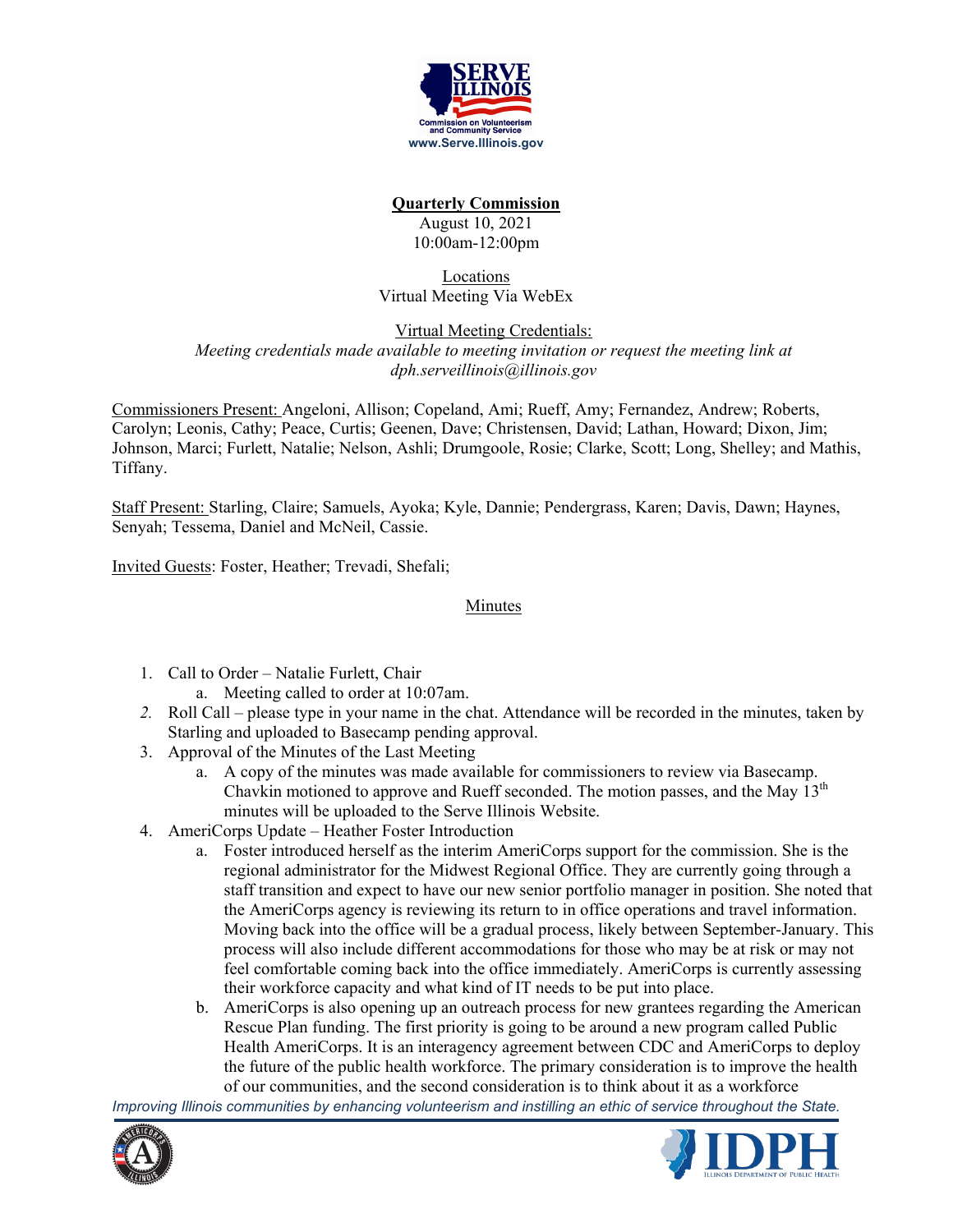

development program. It will run through AmeriCorps State and National. It will likely be a 3 or 4 year program, though many of the details are unknown at this time.

- i. Foster reviewed various questions from the chat. She noted that the Public Health AmeriCorps Program will include state commissions and non-profit organizations (federal, local, government) in terms of applicants and it will be a direct competition at the national level.
- ii. The program will likely be in coordination with the city of Chicago and other federal programs.
- iii. The program will recognize the mental health benefits of volunteerism and will let volunteer centers apply under their core mission. There does need to be a direct connection with the public health agency however, meaning they should be part of a partnership but not necessarily the direct applicant.

# 5. Committee Reports

- a. Executive Committee Natalie Furlett  $& Nisan Chavkin$ 
	- i. The Board Retreat will be held October  $4<sup>th</sup>$  and  $5<sup>th</sup>$  at Starved Rock. Everyone should have received a save the date. We want this to be an in-person retreat if possible, especially since we have new commissioners. We will be sending out additional details as we get closer to the date. We will also pay special attention to the Public Relations Committee Report and the State Service Plan at this retreat in terms of discussion.
- b. Finance & Governance Scott Clarke/Ayoka Samuels
	- i. Clarke noted the committee has discussed membership in particular. The governance and finance committee is looking for new members if you don't have a committee yet. They also discussed doing a periodic survey for our program directors for their needs, training, etc. This could help us set goals and budgets for the future as well, and help guide our new training staff.
	- ii. Clarke also noted the committee has asked the Executive Committee to review our bylaws, as it is necessary every two years.
- c. Public Policy Steve Solomon/Ayoka Samuels
	- i. The committee has been very active since our last full board meeting. They had a series of meetings with different organizations, including ASC and Voices for National Service. They had an opportunity to learn more about what they do and how we can fit into their work as well. Both organizations will work with us and have trainings/conferences. One activity in particular is the Hill Days, which allow us to meet with elected officials to discuss what Serve Illinois is doing.
	- ii. We had a couple of different outcomes from these meetings. It was noted we should explore the idea of removing the state tax from member education awards. We learned that there are a few states who work with their elected officials to do so. Dixon noted we want to look at the states who have done this already and look at sample legislation. They would have to talk to the Governor's office and get their support as well. We would also need to speak to our representatives. It would be a minor effect on state budget but would have a great effect on members.
	- iii. Elected Official Relationship Scan commissioner relationship with elected officials. This survey regarding this subject will be going out so Serve Illinois can gain a better understanding of this information in order to expand our reach.
- d. Public Relations Cathy Leonis/Cassie McNeill
	- i. Group Discussion: Branding plan next steps. McNeil noted that they are continued to develop their presentation from the last meeting. They have worked on the Website



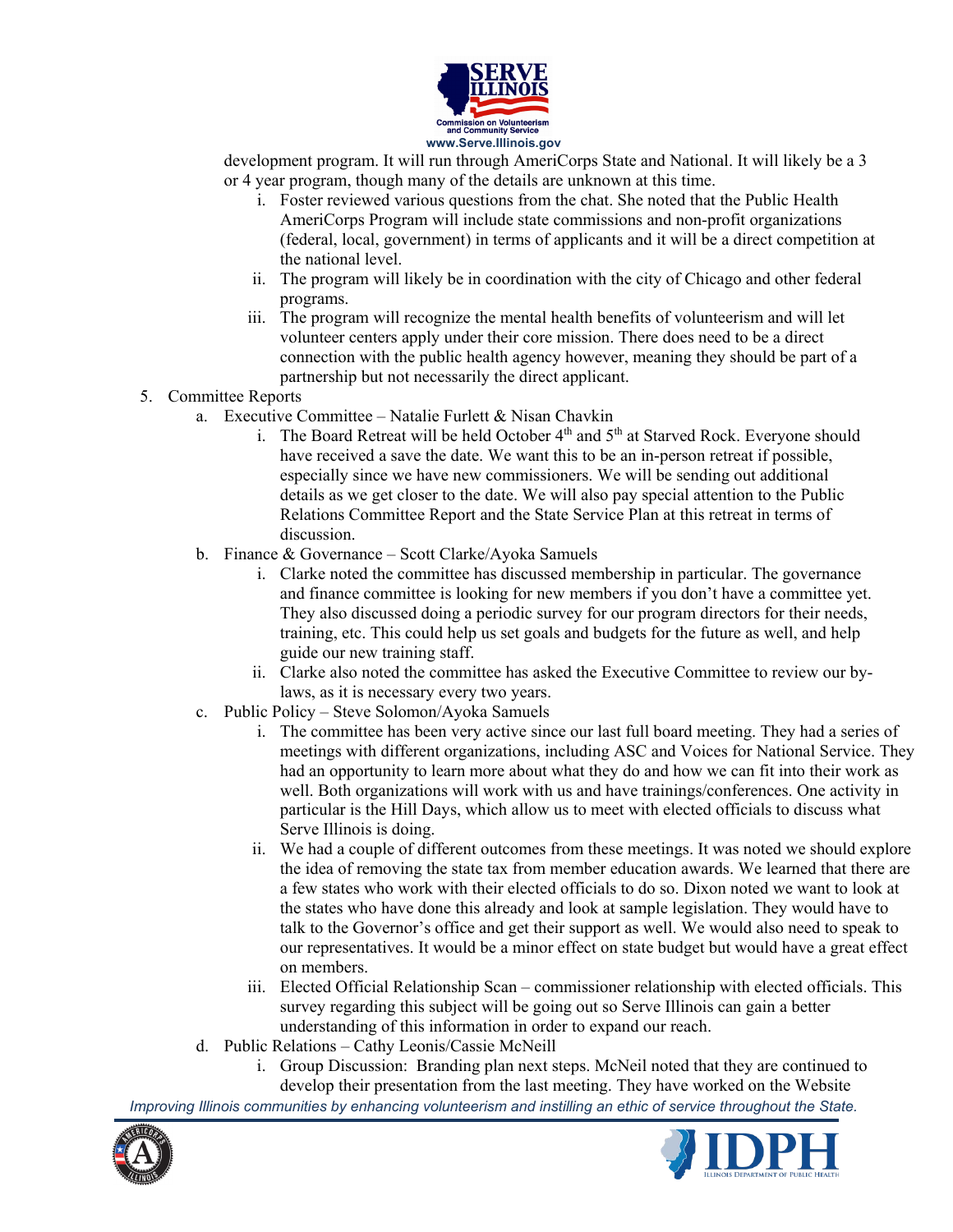

Landscape and will likely be done in the next 2 months. Marketing materials are also being developed and will be handed out at the State Fair.

- ii. McNeil noted that she has been looking at our metrics. We have improved our engagement and retention rates greatly. We have also increased our number and diversity of followers. We've been working on a campaign for the National Service Opening Day and the Governor's Volunteer Service Awards. Keep a lookout for the "Ayoka in" posts where Ayoka travels to meet with different commissioners.
- iii. Leonis noted that the committee would like for commissioners to review the branding presentation and have notes/comments available for the next Board meeting as well.
- e. Recognition Events Tiffany Mathis/Senyah Haynes
	- i. Governor's Volunteer Service Awards is coming up in November. Applications are open through August 15<sup>th</sup>. The committee met recently to consider the potential dates. It will be a lunch event at Erin's Pavilion from 12:30-2:30pm on November  $10<sup>th</sup>$  and we are hoping to have the Governor available at the event if possible.
	- ii. Once applications close, the committee will need representatives to review and score the applications, which has already been streamlined this year so it should be a smooth process. This year will also include applications specifically focused toward COVID-19 service and response. We will also recognize our medical volunteers at this event as well with Dawn Davis.
- f. State Service and Strategic Plans Natalie Furlett  $\&$  Nisan Chavkin
	- i. The plan was ratified right before COVID-19 hit last year. We will use the retreat to look at our benchmarks and check in on our progress. If anyone has questions before October, please send them to Chavkin and Furlett.
	- ii. It is important to note that historically, the State Service and Strategic Plans have been separate documents, but this version is now combined. Committees, please make sure to review the plan to make sure that their work is reflected in it.
	- iii. A chair for this committee is open as well if anyone is interested in the role. Reach out to either Furlett or Nisan if you have an interest or any questions.
- g. AmeriCorps Laura Davis
	- i. Review and Revision: The future of Illinois AmeriCorps grant process. Pendergrass noted the committee has met and taken a look at the grant application timeline. In the past, the NOFO has come from the AmeriCorps agency around early fall. It has been posted and the competitive and formula applications have run at the same time. We have discussed separating the formula and competitive processes. We think this would be a more streamlined process, as having two separate processes is the model that most states use as well. This would alleviate a lot of stress for staff and will help us better make funding decisions additionally.
	- ii. The committee is also trying to develop models for new applicants with specific criteria. We also have a previous scoring tool and monitoring sheet for a helpful reference.
	- iii. National Service Opening Day (Karen & Senyah). We will have open registration at 9am and booths available first thing in the morning. The event itself will start likely at 11am. We will include different sessions for members as well, including personal and professional development, and specific sessions for program directors as well. Afterwards, we will walk down to the Old State Capitol to say the pledge. We will have giveaway bags and food at the event itself. Normally, we have about 1000 people, but the crowd may be reduced this year. We will also be giving out 3 awards,



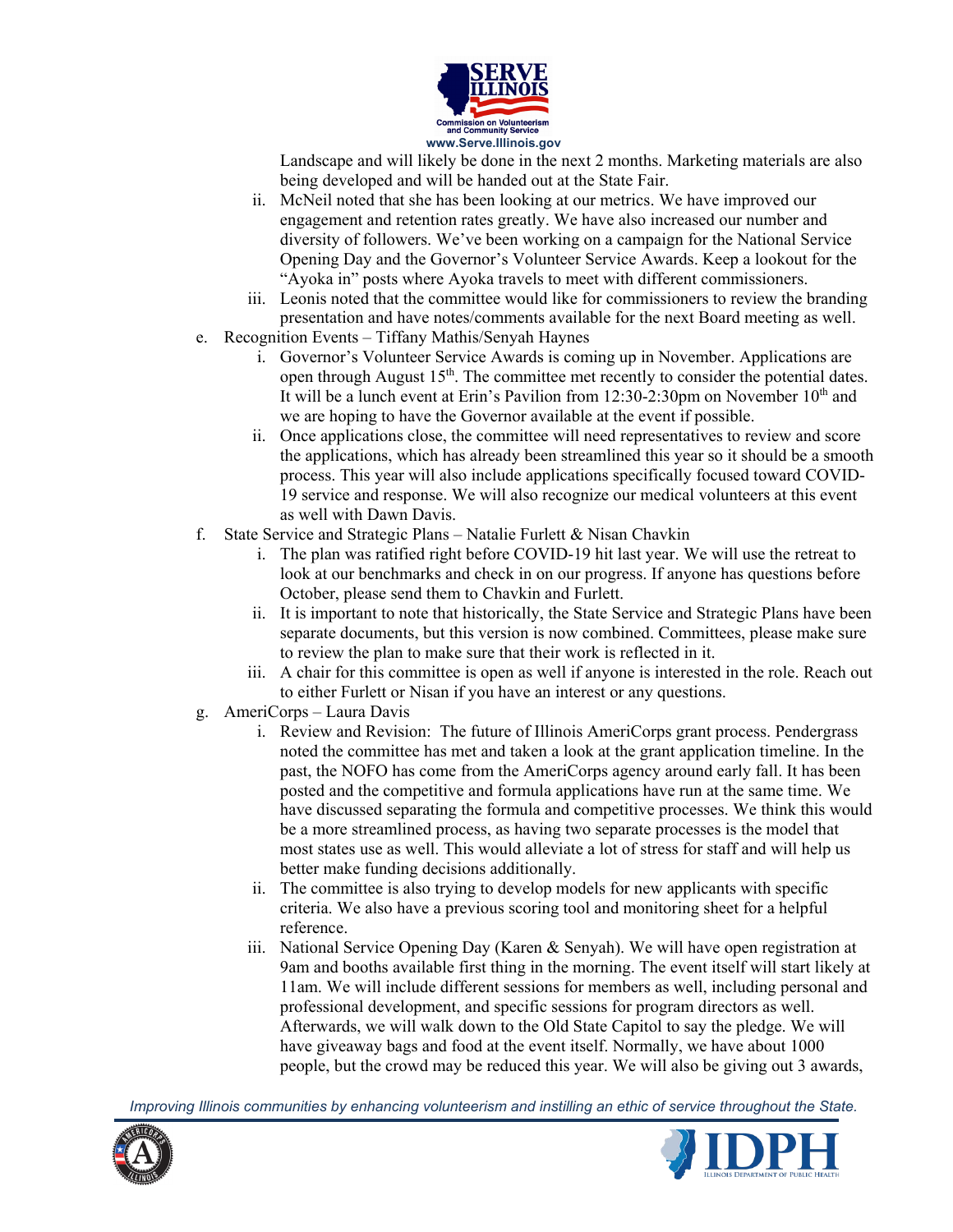

for outstanding member, program director, and AmeriCorps staff. We will also recognize Michelle Hanneken.

- 6. Serve Illinois Foundation Update Brandon Bodor
	- i. The foundation is working on getting more board members recruited. We have two possible members, Nate Hutchinson and Aaron Levine.
	- ii. We will have more information available at a later date. In partnership with the Serve Illinois and the Shultz Family Foundation, we have submitted a grant for a funding opportunity as well. If we receive it, we will be able to support our AmeriCorps sites in the area of recruitment and retention, specifically people of color and those who identify as male.
	- iii. The Serve Illinois Foundation role is changing. Currently, it serves as a fiscal agent for the commission, but it will no longer be in that role that after this year.
- 7. Executive Director Report Ayoka Samuels & Serve Illinois Staff
	- a. Staffing Updates; Temporary Worker Support. We have new staffing updates. Daniel Tessema is joining us as an AmeriCorps Program Officer who will be reporting to Karen Pendergrass. He will officially start September  $1<sup>st</sup>$ . We also have Jacob Jenkins joining us as our Training Coordinator, who will report directly to Michelle Hanneken. We still have one more vacancy available, which is the Volunteer Services Manager, who will report to Ayoka Samuels. We will have more information to come.
	- b. DHS Transition Update
		- i. Medical volunteerism (DPH) and Community Emergency Response Teams (IEMA). We will fully transition by January 1<sup>st</sup>. The programs above will (CERTS and Medical Volunteerism) transition to the listed departments.
		- ii. In terms of staffing, all staff will transition except for Dawn Davis. Our Springfield and Chicago office will remain and we will include an onboarding process with DHS for staff. Our grant agreements, agency, technology, etc. will be affected and switched over.
	- c. 9/11 National Service Day in Chicago at Navy Pier
		- i. This is a paid opportunity for service for team leaders specifically. They will be paid \$150.00 for the day, and the event needs 20 leaders. A volunteer registration form will be released this week.
	- d. Calendar of Events (Senyah Haynes)
		- i. National Days of Service.
			- 1.  $9/11$  Remembrance Day-This year is the  $20<sup>th</sup>$  Anniversary.
			- 2. Veteran's Day/Week
			- 3. AmeriCorps Week (March 2022)
			- 4. Global Youth Service Day (TBD, Alternative Date)
		- ii. National Service Opening Day will be October 14<sup>th</sup>, 2021. A registration form will be sent out electronically soon. We would like for all of our VISTA, AmeriCorps Seniors, NCCC, and National Direct members to be at the event.
	- e. New Commissioner Update
		- i. We have two new commissioners officially joining our team, welcome Alison Angeloni and Ashli Nelson.
	- f. Volunteerism and Volunteer Service Centers (conferences, recruitment portal)
		- i. We are looking to focus on a resurgence of our volunteer centers and conferences.
			- 1. Volunteer Connectors of Illinois
			- 2. Volunteer Service Centers
			- 3. Online Volunteer Management System (on Serve Illinois website)